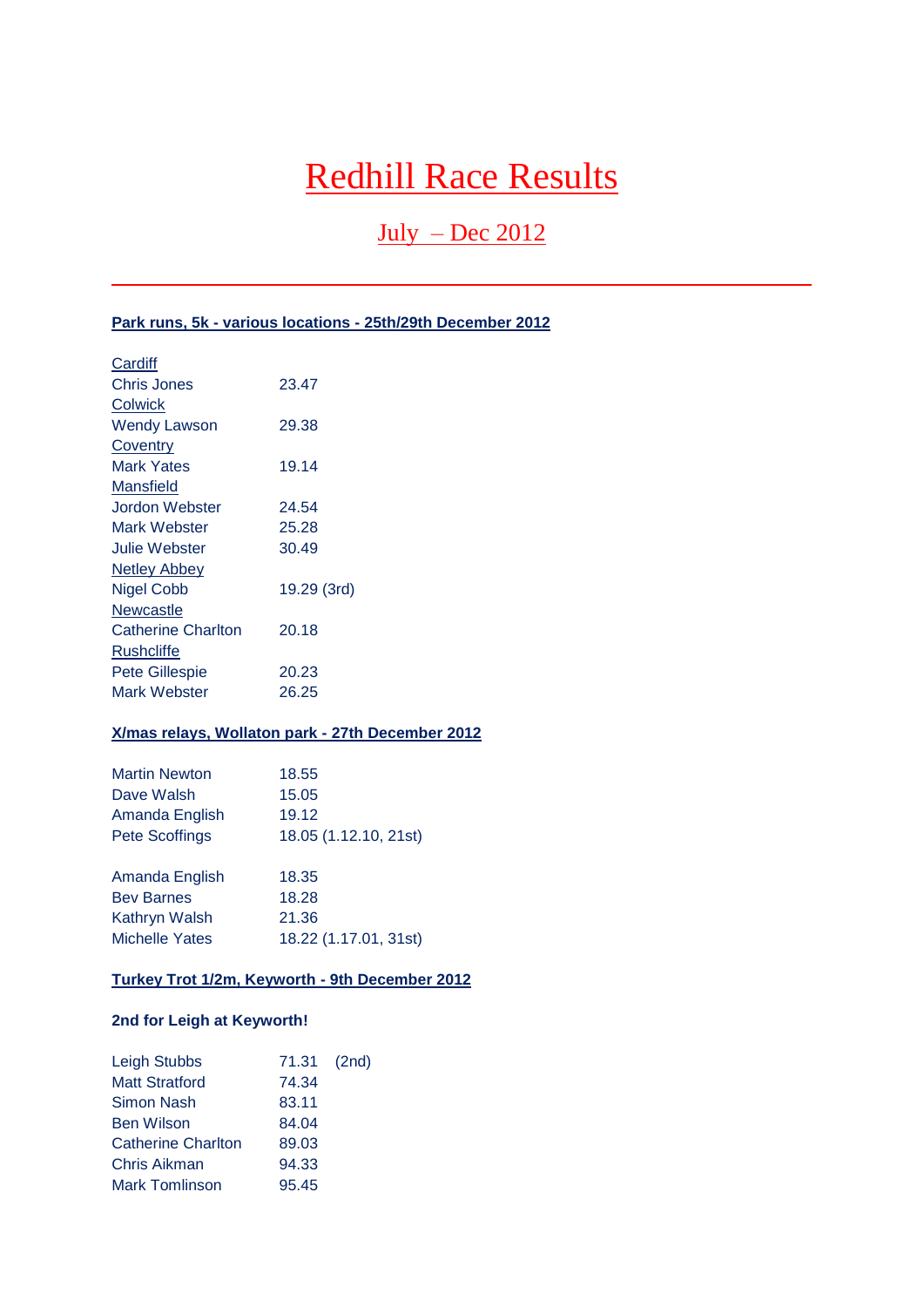| <b>Helen Flint</b>    | 99.42  |
|-----------------------|--------|
| <b>Andy Philips</b>   | 106.12 |
| <b>Jo Spicer</b>      | 110.09 |
| <b>Jo Stocks</b>      | 110.32 |
| <b>Pete Scoffings</b> | 113.02 |
| <b>Dave Onion</b>     | 126.31 |
| <b>Andy Bradley</b>   | 132.44 |
| Rebecca Drake         | 133.15 |

## **North Mids xc/country, Wollaton Park - 1st December 2012**

- 18 Catherine Charlton
- 55 Helen Lowe
- 63 Amanda English
- 71 Bev Barnes
- 75 Jo Stocks
- 20 Andy tarry
- 27 Matt Stratford
- 32 Ben Bennett
- 89 Simon Nash
- 90 Andy Wetherill
- 110 Clive Greyson
- 131 Tony Lowe
- 132 Mark Attenborough
- 140 Martyn McHale
- 143 Dave Walsh
- 144 Gary McMahon
- 145 Ian Bechingham
- 169 Chris Aikman
- 174 Kevin Dickinson
- 208 Steve Gelderd
- 230 Jo Spicer
- 234 Nigel Daniels

## **Clowne 1/2m - 25th November 2012**

## **2nd for Matt & 3rd for Elsie at Clowne!**

| <b>Matt Stratford</b> | 1.16.21 (2nd)      |
|-----------------------|--------------------|
| <b>Andy Wetherill</b> | 1.28.20 (3rd M50)  |
| <b>Elsie Roberts</b>  | 1.32.39 (3rd Lady) |
| <b>Carolyn Hay</b>    | 1.37.30            |
| <b>Mark Tomlinson</b> | 1.39.26            |
| <b>Steve Gelderd</b>  | 1.42.32            |
| Mark Webster          | 2.08.40            |
| Dave Onion            | 2.12.48 (2nd M70)  |
| <b>Andy Bradley</b>   | 2.22.56            |
|                       |                    |

## **Civil service x/country championships, Parliament hill - 31st October 2012**

16 Bev Barnes 34.12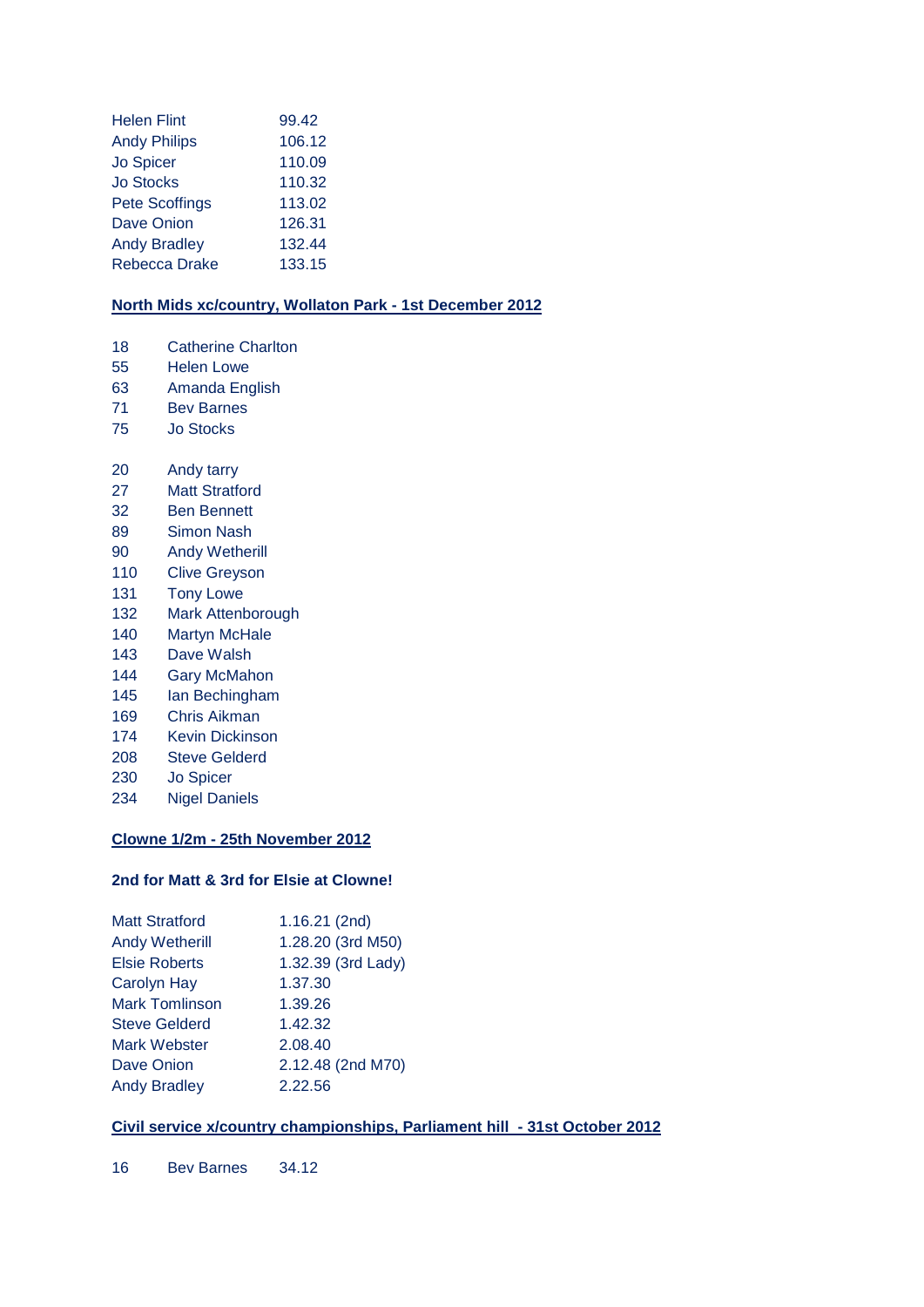| 9  | <b>Matt Clapp</b> | 37.44 |
|----|-------------------|-------|
| 43 | Pete Gillespie    | 43.32 |

#### **Heanor 10k - 18th November 2012**

| Dave Walsh            | 40.18      |
|-----------------------|------------|
| Elsie Roberts         | 42.24      |
| Chris Alkman          | 43.24      |
| <b>Steve Gelderd</b>  | 44.05      |
| Amanda English        | 48.03      |
| <b>Tim Cunnington</b> | 48.08      |
| Mike Monks            | 53.04      |
| Mark Webster          | 54.25      |
| Michelle Flint        | 55.40      |
| Kathryn Walsh         | 59.40 p.b. |
| <b>Julie Webster</b>  | 65.24      |

## **British Masters x/country championships, moorways, Derby - 17th November 2012**

## **Redhill men win team Bronze at the BMAF Champs!**

## M45 Category

| <b>Mark Yates</b>    | 11.47 |             |
|----------------------|-------|-------------|
| Simon Nash           | 11.35 |             |
| Alan Smith           | 10.28 |             |
| <b>Clive Greyson</b> | 12.11 |             |
| Andy Wetherill       | 11.02 | 57.03 (3rd) |
| Martyn McHale        | 12.18 |             |
| Mark Attenborough    | 12.24 |             |
| Mark Tomlinson       | 13.35 |             |
| F35 Category         |       |             |
| Amanda English       | 14.42 |             |
| <b>Bev Barnes</b>    | 14.49 |             |
| <b>Helen Lowe</b>    | 14.16 | 43.47 (7th) |
|                      |       |             |

## **Munich marathon - 14th October 2012**

| <b>Catherine Charlton</b> | 3.09.36 |
|---------------------------|---------|
|---------------------------|---------|

## **Engima 20m - 27th August 2012**

Catherine Charlton 2.31.55 (1st overall)

## **Track races for road runners - 13th September 2012**

Catherine Charlton 5.34.1 p.b.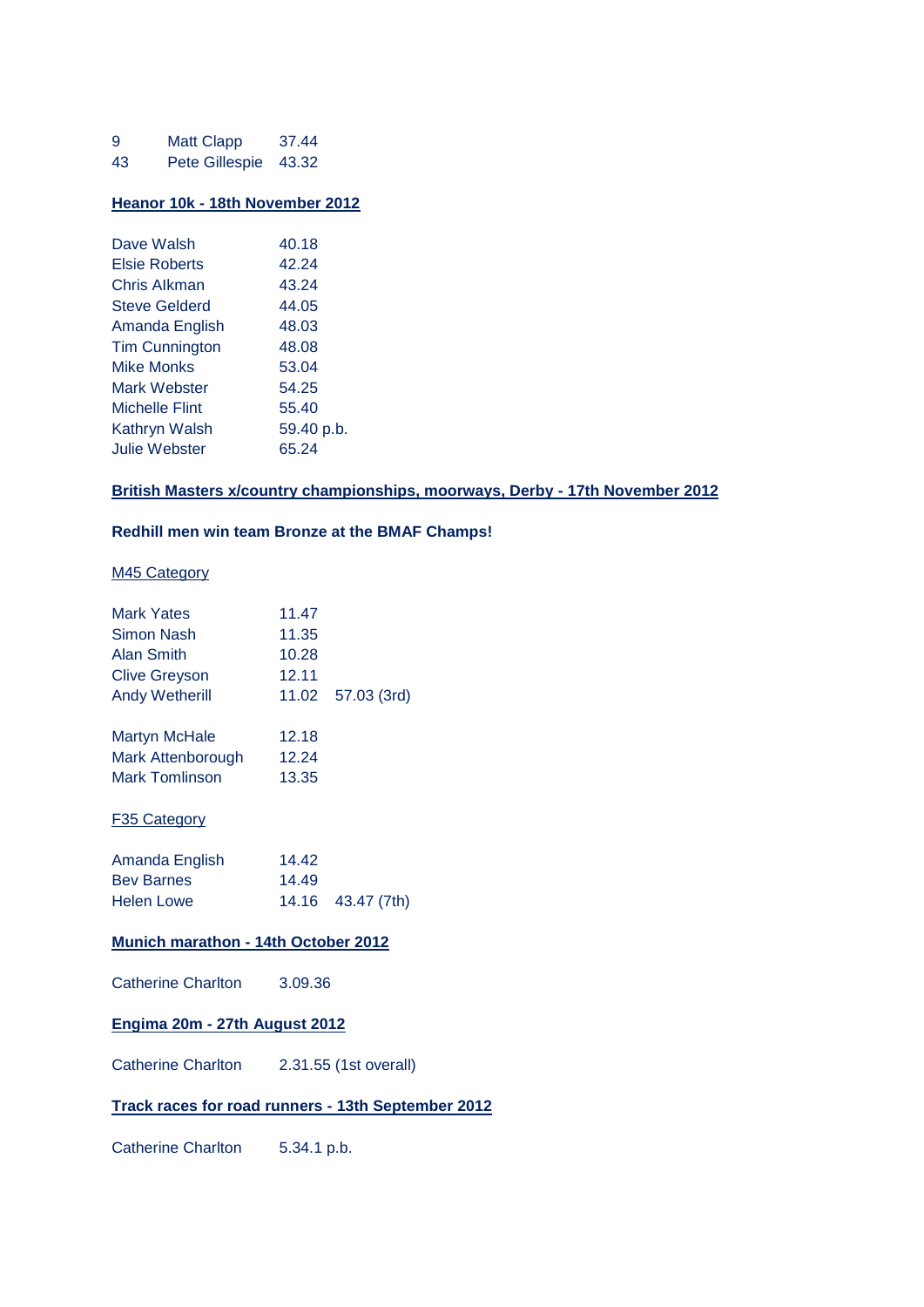## **Seagrave wolds challenge, 16m trail - 10th November 2012**

| 29 | <b>Tom MuCulloch</b> | 2.10.55 |
|----|----------------------|---------|
| 42 | Mark Anslow          | 2.16.15 |
| 44 | Dave Walsh           | 2.16.33 |

#### **East Midlands x/country, Holme P - 11th November 2012**

## **1st for Leigh & 3rd for Catherine at Holme P!**

- Catherine Charlton
- Amanda English
- Dawn Hales
- Michelle Butler
- Leigh Stubbs
- Ben Wilson
- Simon Nash
- Mark Attenborough
- Tony Lowe
- Mark Tomlinson
- Kevin Dickinson
- Paul Stacey
- Chris Middleton
- Arthur Hancock
- Nigel Daniels

## **North Midlands, x/country, Kettering - 10th November 2012**

- Catherine Charlton
- Leigh Stubbs
- Andy Tarry
- Matt Stratford
- Andy Wetherill
- Ben Bennett
- Simon Nash
- Clive Greyson
- Mark Attenborough
- Chris Aikman
- Dave Walsh
- Kevin Dickinson

## **National x/country relays, Berry Hill - 3rd November 2012**

| <b>Helen Lowe</b><br>Amanda English<br><b>Bev Barnes</b>     | 13.39<br>13.57          | 14.29 42.07 (89th) |
|--------------------------------------------------------------|-------------------------|--------------------|
| <b>Matt Stratford</b><br>Alan Smith<br><b>Andy Wetherill</b> | 17.42<br>17.25<br>18.19 |                    |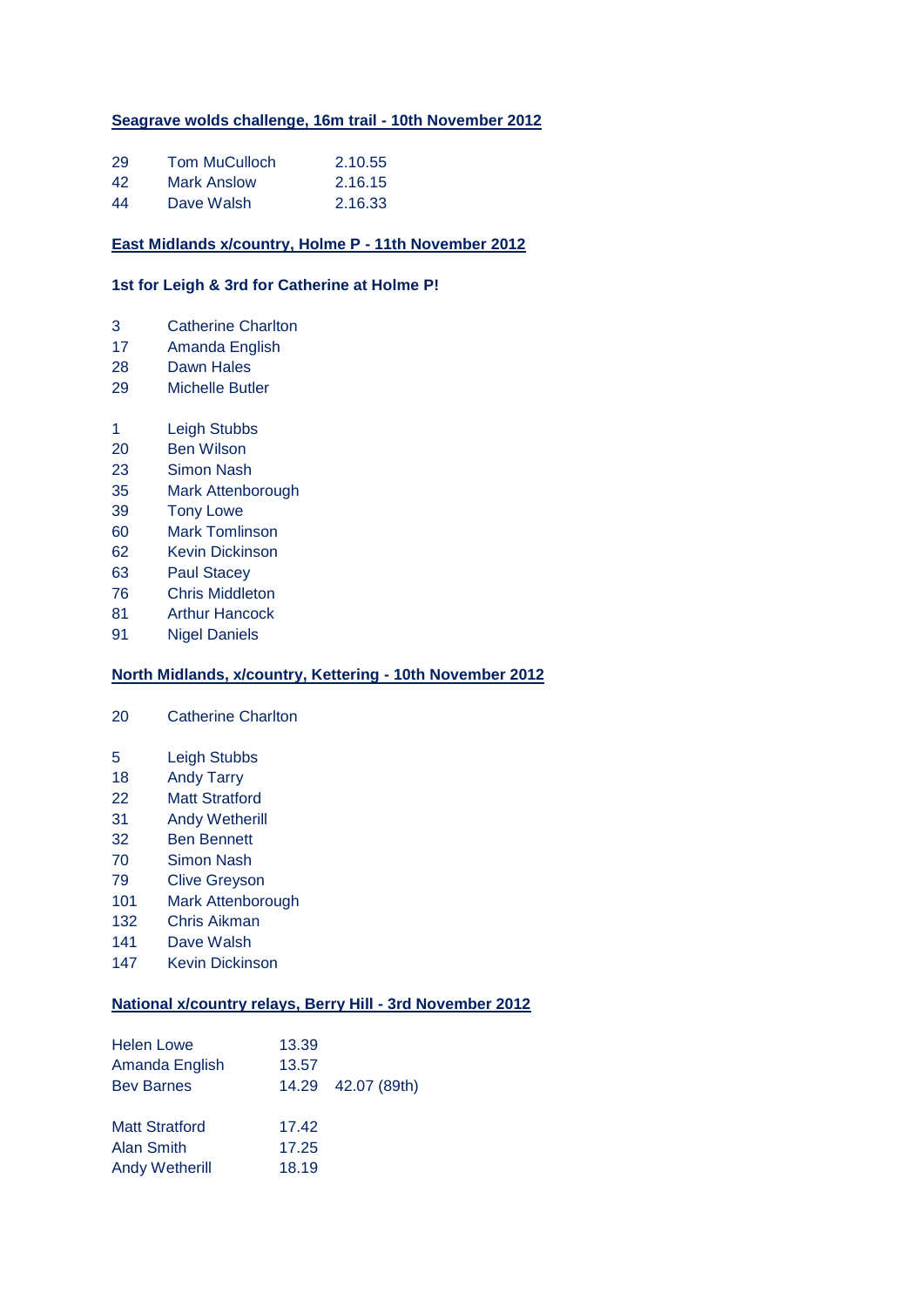| <b>Ben Bennett</b>    |       | 18.22 1.11.50 (70th) |
|-----------------------|-------|----------------------|
| Simon Nash            | 20.01 |                      |
| Mark Attenborough     | 21.08 |                      |
| <b>Gary McMahon</b>   | 20.49 |                      |
| <b>Tony Lowe</b>      | 21.02 | 1.23.02(124th)       |
| Martyn McHale         | 21.08 |                      |
| <b>Mark Tomlinson</b> | 22.08 |                      |
|                       | 21.49 |                      |
|                       | 21.19 | 1.26.27 (141st)      |

## **Worksop 1/2m – 28th October 2012**

## **County Champs 1/2m medals for Elsie, Carolyn, Leigh, Matt Andy W &Dave at Worksop! Redhills men also win team prize! (Leigh, Matt, Andy Mark D, Simon & Clive)**

| Leigh Stubbs            | 1.14.11 (County Champs Silver)           |
|-------------------------|------------------------------------------|
| <b>Matt Stratford</b>   | 1.14.47 (County Champs Bronze)           |
| <b>Andy Wetherill</b>   | 1.17.51 (County Champs M50 Gold)         |
| <b>Mark Davis</b>       | 1.20.44                                  |
| <b>Simon Nash</b>       | 1.23.03                                  |
| <b>Clive Greyson</b>    | 1.23.04                                  |
| <b>Ben Wilson</b>       | 1.24.30                                  |
| Pete Gillespie          | 1.24.55                                  |
| Dave Walsh              | 1.26.15 (County Champs M50 Bronze)       |
| Elsie Roberts           | 1.31.58 p.b.? (County Champs F35 Silver) |
| Chris Aikman            | 1.33.30                                  |
| Carolyn Norton          | 1.34.28 p.b.?                            |
| Mark Tomlinson          | 1.34.39                                  |
| Carolyn Hay             | 1.34.40 (County Champs F35 Bronze)       |
| <b>Steve Gelderd</b>    | 1.39.12                                  |
| <b>Clive Hayward</b>    | 1.43.27 p.b.                             |
| Michelle Yates          | 1.49.47                                  |
| Graham S-Smith          | 1.50.04                                  |
| <b>Colin Bones</b>      | 1.53.31                                  |
| <b>Alex Eustace</b>     | 1.55.55                                  |
| <b>Nigel Daniels</b>    | 1.56.07                                  |
| <b>Richard Wheatley</b> | 2.00.14                                  |
| Dave Onion              | 2.01.37                                  |
| Jane Wheatley           | 2.04.31                                  |
| <b>Andy Bradley</b>     | 2.05.30                                  |
| <b>Ruth Wood</b>        | 2.07.12                                  |
| Pete Speakman           | 2.13.40                                  |
| <b>Brian Moon</b>       | 2.14.13                                  |
| Kathryn Walsh           | 2.15.27                                  |

## **East Midlands x/country, Trent Meadows - 21st October 2012**

- 9 Catherine Charlton
- 23 Bev Barnes
- 26 Amanda English
- 32 Michelle Yates
- 36 Dawn Hales
- 33 Mark Attenborough
- 36 Mark Anslow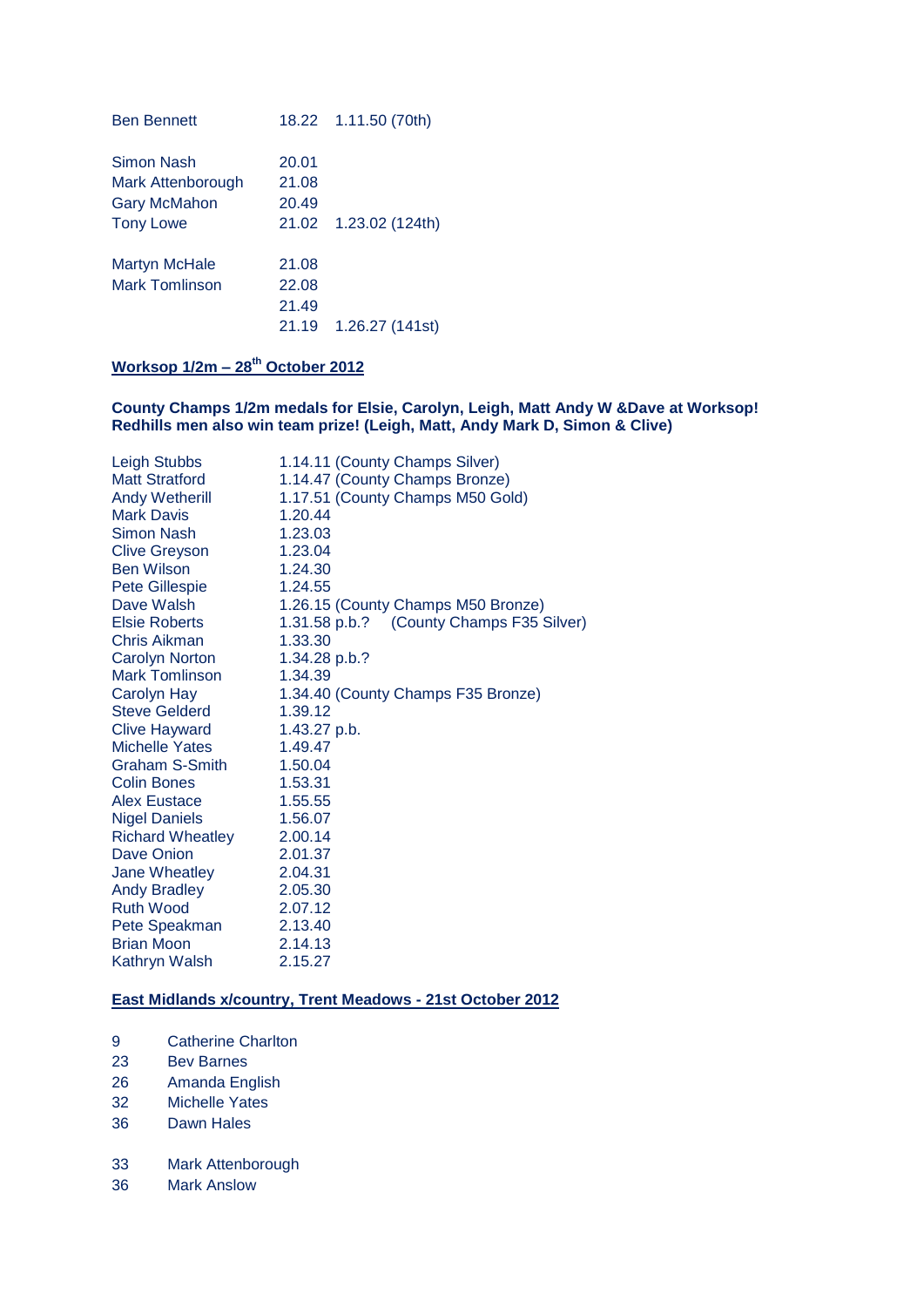- 54 James Butler
- 65 Paul Stacey
- 80 Kevin Dickinson
- 109 Nigel Daniels

## **Waitakere 1/2m, New Zealand - 14th October 0212**

## **M50 Gold for Martyn in New Zealand!**

Martyn McHale 1.34.00 (1st M50)

## **North Mids x/country, Markeaton Park, Derby - 13th Ootober 2012**

| 16        |
|-----------|
| 75        |
| 76        |
| 112       |
| 10        |
| 31 vet    |
| 41 vet    |
| 43        |
| 85        |
| $100$ vet |
| 134       |
| 140       |
| 165       |
| 173       |
| 190       |
| 201       |
| 205       |
| 212       |
| 213       |
|           |

## **Richmond Castle 10k - 14th October 2012**

Alan Green 44.45

## **Chester marathon - 7th October 2012**

| Pete Gillespie | 2.58.26 |
|----------------|---------|
| Amanda English | 3.58.53 |

## **Leicester marathon (incorporating Notts AAA County Champs) - 14th October 2012**

## **Mark D & Rebecca win Notts AAA marathon titles! Age category titles also for Simon, Dave & Rebecca, Silver for Mark T & Bronze for Andrew!**

| <b>Mark Davis</b>     | 2.52.50      | <b>County Champion (Gold)</b>    |
|-----------------------|--------------|----------------------------------|
| Dave Walsh            | 2.59.56      | Senior Bronze, M50 Gold          |
| Simon Nash            | 3.27.37      | M40 Gold                         |
| <b>Mark Tomlinson</b> | 3.30.02      | M50 Silver                       |
| <b>Ruth Wood</b>      | 4.21.52 p.b. |                                  |
| Rebecca Drake         | 4.48.43      | County Champion (Gold), F35 Gold |
| <b>Andrew Bradley</b> | 5.06.46      | M40 Bronze                       |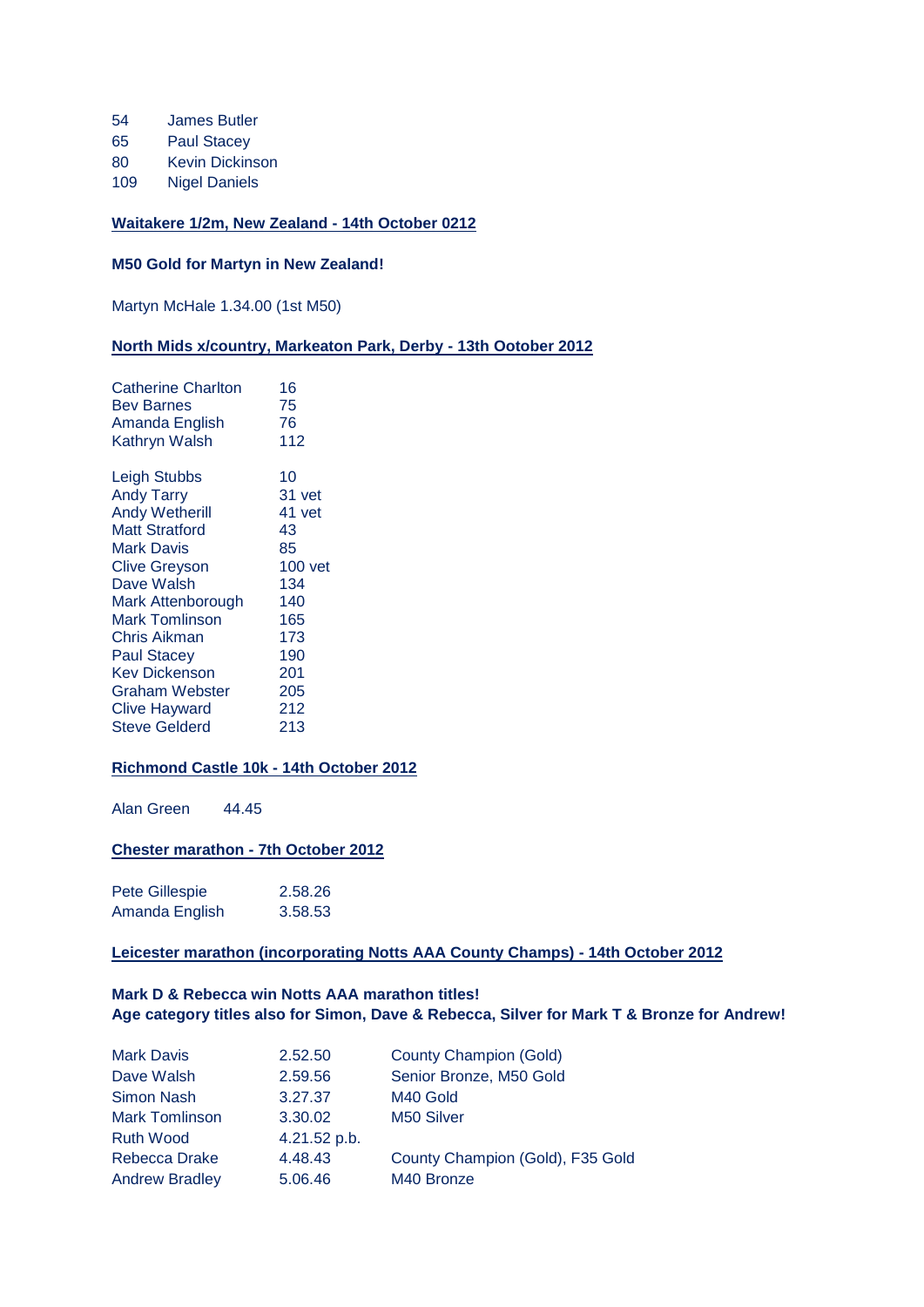## **Nottingham Ultra - 50k - 7th October 2012**

## **3rd for Matt in our local Ultra!**

| <b>Matt Stratford</b>  | 3.39.09 |
|------------------------|---------|
| <b>Steve Gelderd</b>   | 4.55.45 |
| <b>Gordon Marshall</b> | 5.10.31 |
| <b>Colin Bones</b>     | 6.13.12 |

#### **Mablethorpe 1/2m - 7th October 2012**

Chris Middleton 1.42.30

## **Goose Fair Gallop, 10k - 7th October 2012**

Terry Chambers 46.47

## **Hills & Dales 26m trail - 8th September 2012**

Dave Walsh 5.47.00 Mark Tomlinson5.47.00

## **Ponton Plod, 27.5m trail - 16th September 2012**

Dave Walsh 4.40.00 Mark Tomlinson4.40.00 Jo Stocks 5.00.00

## **Berlin marathon - 30th September 2012**

Dave Walsh 3.00.51 Jo Stocks 3.46.52

## **Southwell triathlon - 23rd September 2012**

|     |                   | Swim  | Τ1   | <b>Bike</b> | Τ2   | <b>Run</b> | <b>Total</b> |
|-----|-------------------|-------|------|-------------|------|------------|--------------|
|     |                   | 400m  |      | 12m         |      | 5k         |              |
|     | <b>Andy Tarry</b> | 5.59  | 0.29 | 25.59       | 0.38 | 15.04      | 48.06        |
| 295 | <b>Bev Barnes</b> | 10.28 | 1.30 | 44.57       | 1.52 | 21.45      | 1.20.29      |

## **Bala triathlon - 9th September 2012**

| <b>Swim</b> | т. | <b>Bike</b> | ᠇<br>∼ | Run | <b>Total</b> |
|-------------|----|-------------|--------|-----|--------------|
| 1500m       |    | 25m         |        | 10k |              |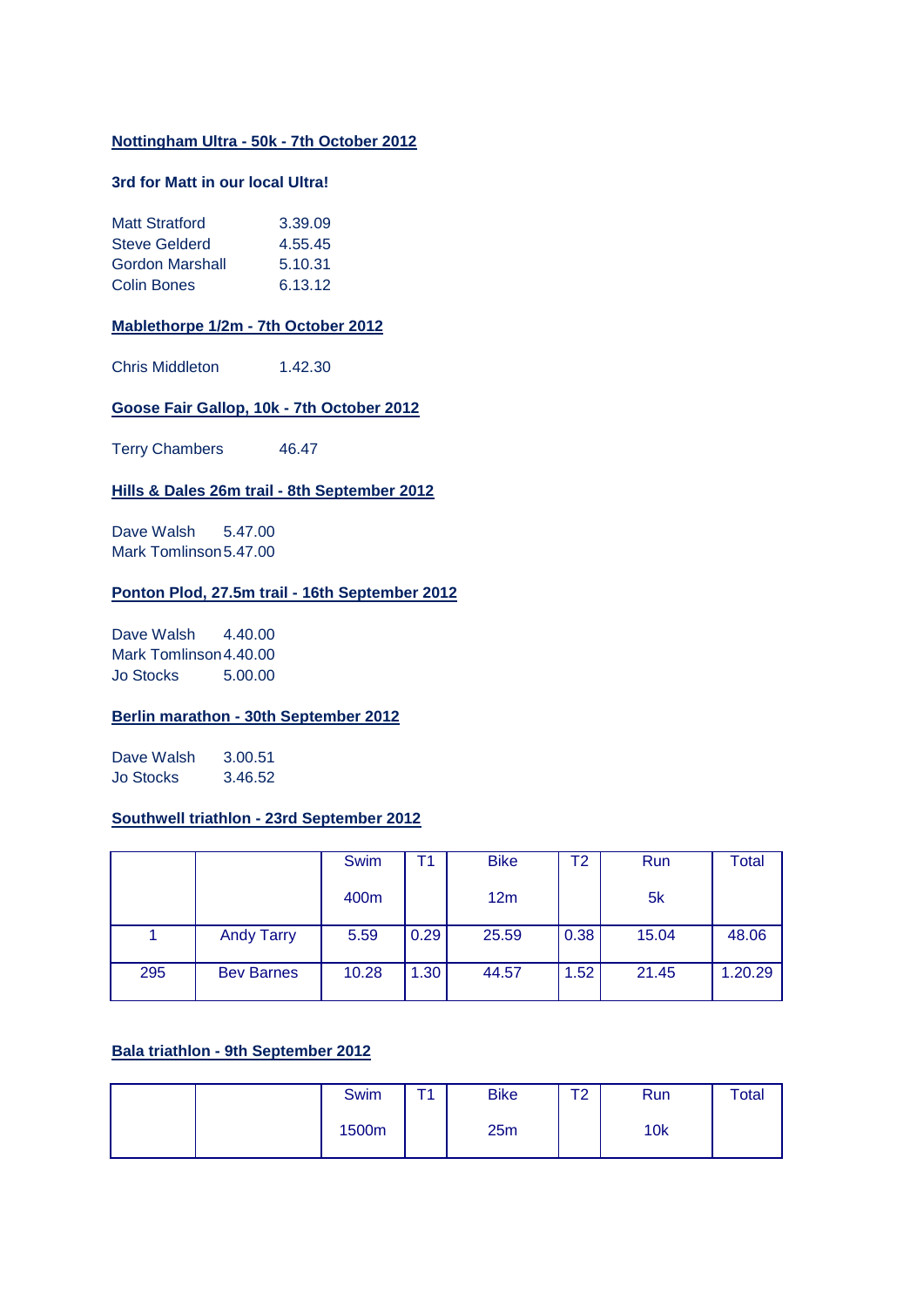| 247 | <b>Elsie Roberts</b> | 30.21 | .52 <sub>1</sub> | 71.27 | .25 | 44.48 | 2.29.54 |
|-----|----------------------|-------|------------------|-------|-----|-------|---------|
|     |                      |       |                  |       |     |       |         |

## **Robin Hood 1/2m - 30th September 2012**

## **Redhill men win team event at Robin Hood!**

| <b>Leigh Stubbs</b>      | 1.10.16 p.b. |
|--------------------------|--------------|
| <b>Matt Stratford</b>    | 1.14.56      |
| <b>Mark Davis</b>        | 1.19.07 p.b. |
| <b>Simon Nash</b>        | 1.20.21      |
| <b>Pete Gillespie</b>    | 1.22.53      |
| <b>Clive Greyson</b>     | 1.22.55      |
| <b>Steve Stone</b>       | 1.24.53      |
| <b>Tom McCulloch</b>     | 1.27.50      |
| <b>Matt Clapp</b>        | 1.29.37      |
| <b>lan Hardstaff</b>     | 1.32.21      |
| <b>Caroline Norton</b>   | 1.36.39 p.b. |
| <b>Mark Widdowson</b>    | 1.39.20      |
| <b>Graham Webster</b>    | 1.39.52      |
| <b>Steve Widdowson</b>   | 1.40.08      |
| <b>Mark Tomlinson</b>    | 1.41.36      |
| <b>John Lovatt</b>       | 1.41.38      |
| Amanda English           | 1.42.02 p.b. |
| <b>Tony Curtis</b>       | 1.44.56      |
| <b>Paul Stacey</b>       | 1.44.58      |
| Sarah Kybird             | 1.45.10      |
| <b>Chris Dwyer</b>       | 1.45.35      |
| <b>Mark Hatton</b>       | 1.47.05      |
| <b>Andy Bryne</b>        | 1.47.23      |
| <b>Brendon Gallagher</b> | 1.47.50      |
| <b>Jo Spicer</b>         | 1.48.32      |
| <b>Pete Scoffings</b>    | 1.49.50      |
| <b>Gareth Johnson</b>    | 1.51.31      |
| <b>Ruth Wood</b>         | 1.52.49      |
| <b>Ashley Baldwin</b>    | 1.55.18      |
| <b>Mark Webster</b>      | 1.58.26      |
| <b>Helen Flint</b>       | 1.58.04      |
| <b>Nigel Daniels</b>     | 1.58.47      |
| <b>Pat McGovern</b>      | 1.59.52      |
| Rebecca Drake            | 2.00.49      |
| <b>Dave Onion</b>        | 2.00.54      |
| <b>Kate Maltby</b>       | 2.01.10      |
| <b>Carl Davey</b>        | 2.01.54      |
| <b>Wendy Lawson</b>      | 2.01.54      |
| <b>Michelle Flint</b>    | 2.02.47      |
| <b>Andy Bradley</b>      | 2.10.46      |
| <b>Steven Selway</b>     | 2.10.52      |
| <b>Chris Jones</b>       | 2.12.32      |
| <b>Brian Moon</b>        | 2.14.26      |
| Kathryn Walsh            | 2.18.49      |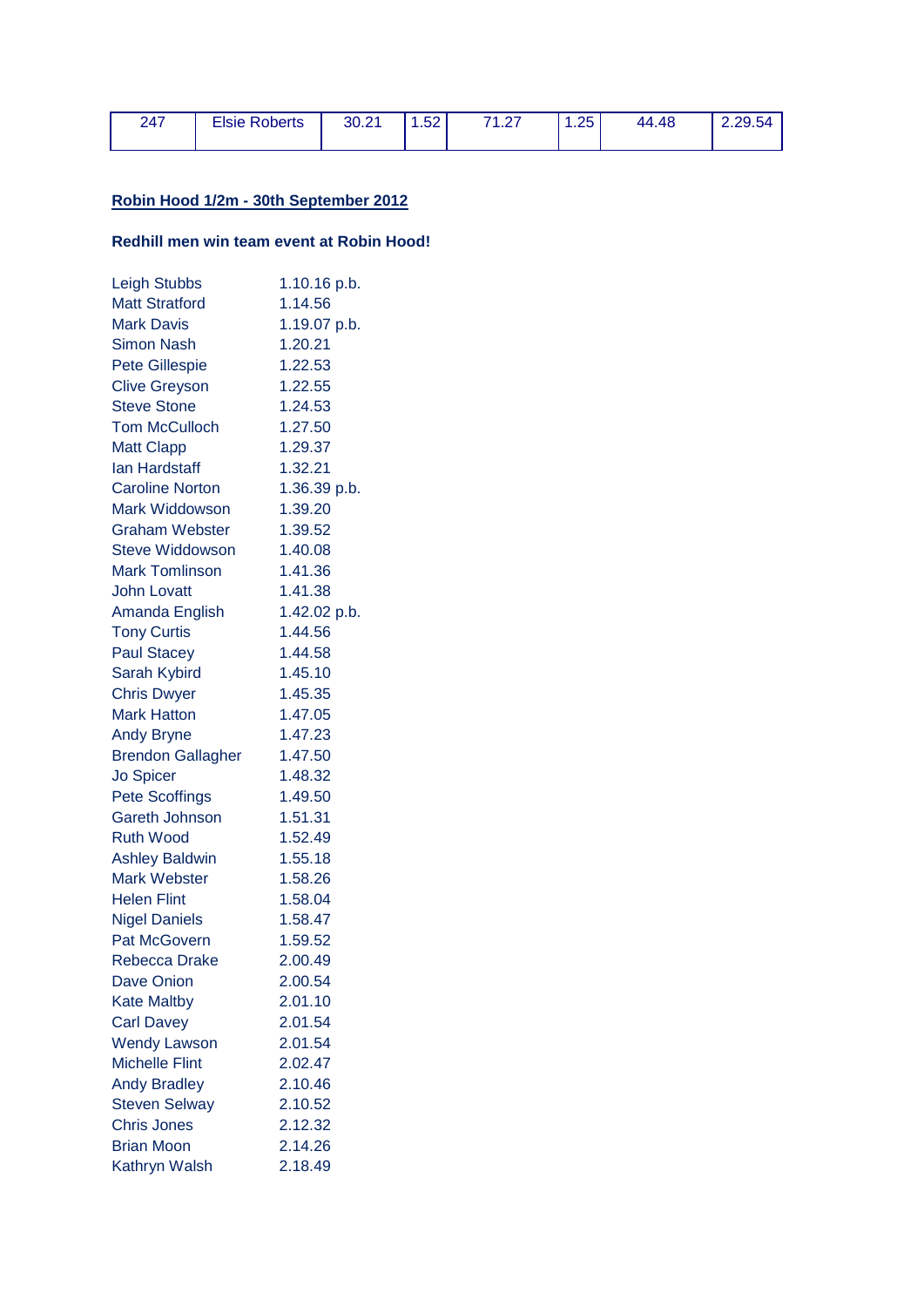Vivienn Craven 2.30.54

## **Crossdale 10k - 23rd September 2012**

| <b>Steve Gelderd</b>  | 45.24 |
|-----------------------|-------|
| <b>Terry Chambers</b> | 46.25 |
| <b>Paul Stacey</b>    | 46.44 |
| Dave Onion            | 56.39 |

## **Mansfield 5k - 31st August 2012**

Andy Wetherill 17.00 (1st M50) Mike Drury 26.27

## **Ashbourne 1/2m - 16th September 2012**

Steve Gelderd 1.42.57

## **Double or Quit, 10m, 5m - 1st September 2012**

10m

Mark Anslow 69.15 Mark Attenborough 71.32

5m

Steve Gelderd 35.46

## **Wild Boar Middle distance triathlon - 2nd September 2012**

|    |                     | Swim  | Τ1   | <b>Bike</b> | T2   | <b>Run</b> | <b>Total</b> |
|----|---------------------|-------|------|-------------|------|------------|--------------|
|    |                     | 1900m |      | 84km        |      | 21km       |              |
| 35 | <b>Matt Hemsley</b> | 35.22 | 2.43 | 2.238.26    | 0.51 | 1.37.24    | 4.54.47      |
|    |                     |       |      |             |      |            |              |
|    |                     |       |      |             |      |            |              |

## **Wilne 10k - 2nd September 2012**

| Leigh Stubbs              | 32.47 |
|---------------------------|-------|
| <b>Simon Nash</b>         | 36.19 |
| <b>Mark Davis</b>         | 36.38 |
| <b>Catherine Charlton</b> | 39.27 |
| <b>Carl Davey</b>         | 45.36 |

## **Askern 10m - 27th August 2012**

Carl Davey 79.17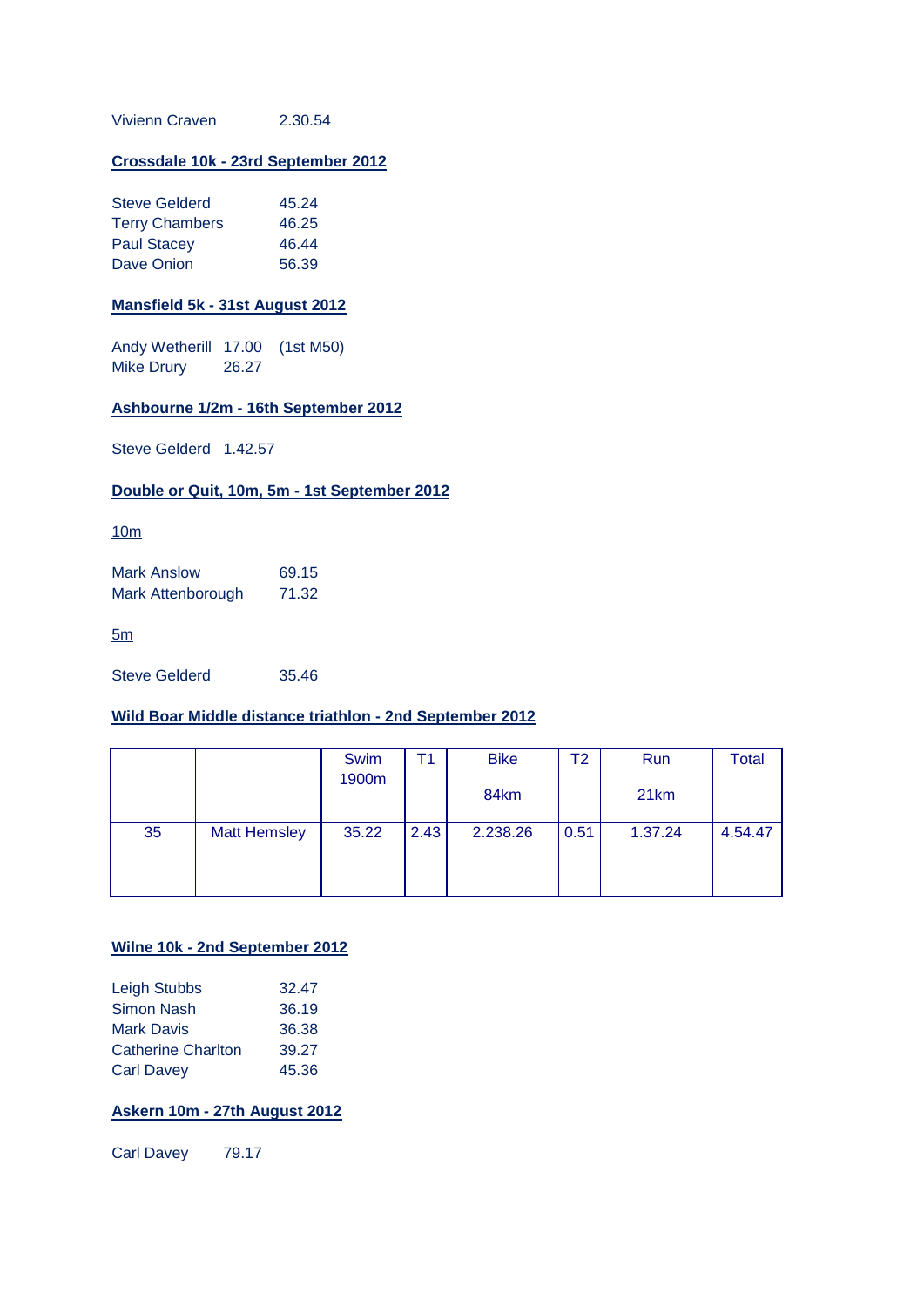## **Belper Rugby Rover - 19th August 2012**

## **Leigh, Matt & Simon win team prize at Belper!**

| <b>Leigh Stubbs</b>   | 2.05.45 (3rd) |
|-----------------------|---------------|
| <b>Matt Stratford</b> | 2.10.17       |
| Simon Nash            | 2.43.56       |
| <b>Gary McMahon</b>   | 2.44.37       |
| Dave Walsh            | 2.47.33       |
| <b>Mark Tomlinson</b> | 2.50.19       |
| Kevin Dickinson       | 3.09.11       |
| <b>Jo Stocks</b>      | 3.25.05       |
| <b>Steve Gelderd</b>  | 3.36.17       |
| <b>Colin Bones</b>    | 3.54.36       |
| <b>Andrew Bradley</b> | 4.17.19       |
| <b>Kathryn Walsh</b>  | 4.19.58       |
|                       |               |

## **Notts R Race 5, Terversal - 15th August 2012**

**Leigh wins Notts Road Race series! Silver for Catherine & Matt F35 Gold for Elsie, F50 Gold for Andy & M70 Gold for Nigel!**

**Redhill Men win road race title! Senior Ladies are 3rd!**

#### **2nd for Leigh and 3rd for Catherine at Teversal!**

- 3 Catherine Charlton
- 11 Elsie Roberts
- 50 Bev Barnes
- 53 Ruth Wood
- 75 Wendy Lawson
- 82 Kathryn Wlash

 $ladies = 6$ 

- 2 Leigh Stubbs
- 6 Matt Stratford
- 9 Andy Wetherill
- 17 Simon Nash
- 20 Julian Richardson
- 32 Clive Greyson
- 53 Martyn Mchale
- 65 Mark Tomlinson
- 70 Joe Parker
- 81 John Kelly
- 91 Dave Walsh
- 97 Malcolm Fisher
- 98 Alex Eustace
- 100 Graham Webster
- 105 Carl Davey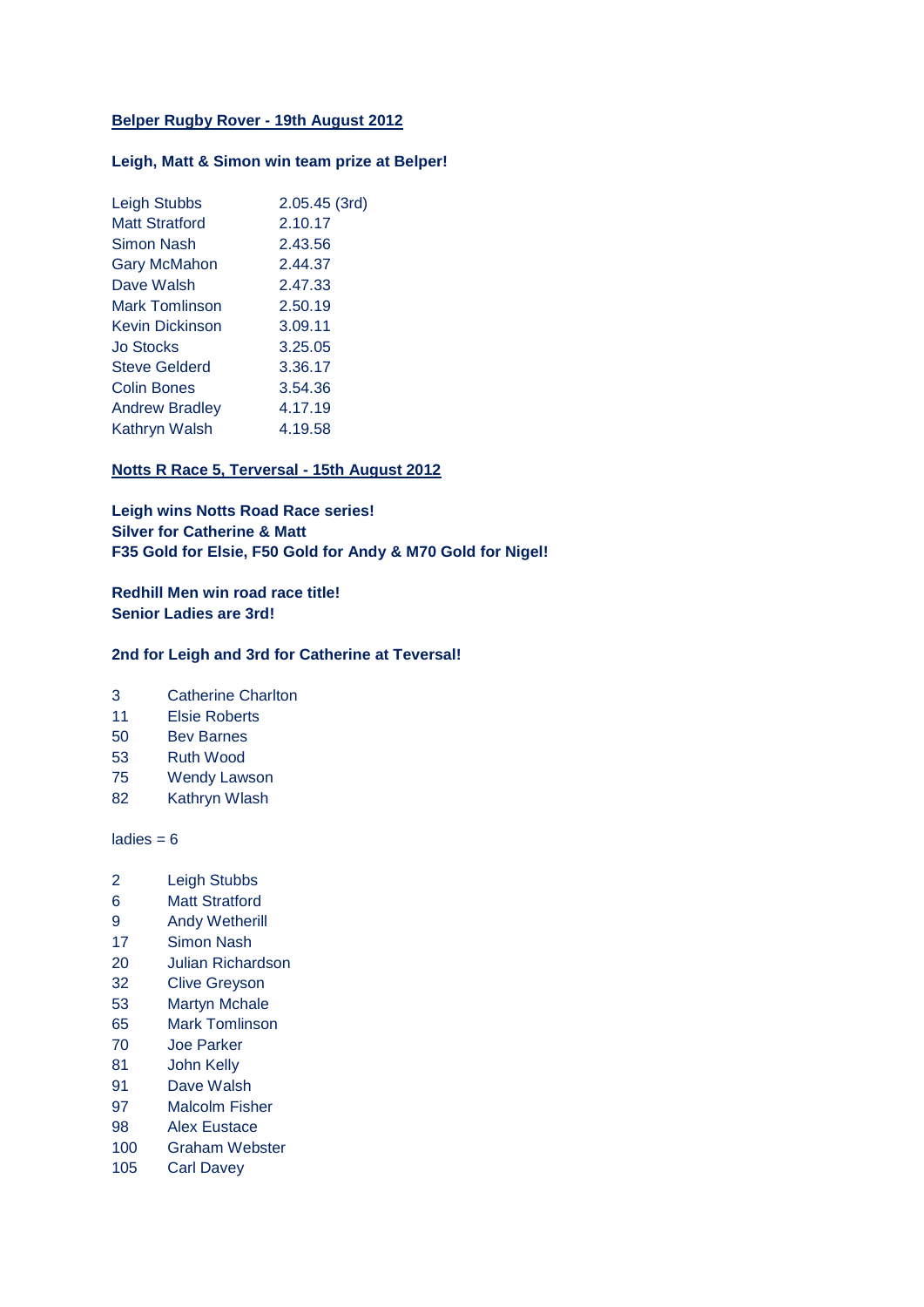- 107 Pete Henley 109 Andy Phillips 120 Jon Morley
- 131 Martin Newton
- 132 Colin Bones
- 139 Andy Bradley
- 142 Nigel Daniels
- 147 Brian Moon

 $men = 23$ 

 $total = 29$ 

## **Fairways marathon - 15th July 2012**

Dave Walsh 3.44 (1st)

## **Salisbury marathon - 12th August 2012**

Dave Walsh 3.49.30 (1st M50)

## **Jagermeister 10k - 4th August 2012**

## **Leigh continues his winning form at the Jag 10k!**

| <b>Leigh Stubbs</b>   | 32.59 |
|-----------------------|-------|
| <b>Pete Gillespie</b> | 39.18 |
| <b>Joe Parker</b>     | 42.33 |
| <b>Mark Tomlinson</b> | 43.44 |
| <b>Steve Gelderd</b>  | 45.34 |
| <b>Paul Stacey</b>    | 48.08 |
| <b>Lyndsey Adkin</b>  | 52.16 |
| <b>Colin Bones</b>    | 54.00 |
| <b>Dave Onion</b>     | 57.07 |
|                       |       |

## **Newstead 5k – 20th July 2012**

## **Leigh wins Notts 5k County Champs! Catherine wins County Champs Silver! Elsie wins Senior Bronze & F35 Gold Brian wins M70 Bronze!**

| Leigh Stubbs              | $(1^{st})$<br>15.14   | (County Champion, Gold)   |
|---------------------------|-----------------------|---------------------------|
| <b>Matt Stratford</b>     | 16.16                 |                           |
| Simon Nash                | 17.20                 |                           |
| <b>Mark Davis</b>         | 17.46                 |                           |
| Dave Walsh                | 18.50                 |                           |
| <b>Mark Anslow</b>        | 18.56                 |                           |
| <b>Catherine Charlton</b> | 19.07 $(2^{nd}$ Lady) | (Senior Silver)           |
| <b>Elsie Roberts</b>      | 19.37                 | (Senior Bronze, F35 Gold) |
| Mark Attenborough         | 19.44                 |                           |
| Chris Aikman              | 19.59                 |                           |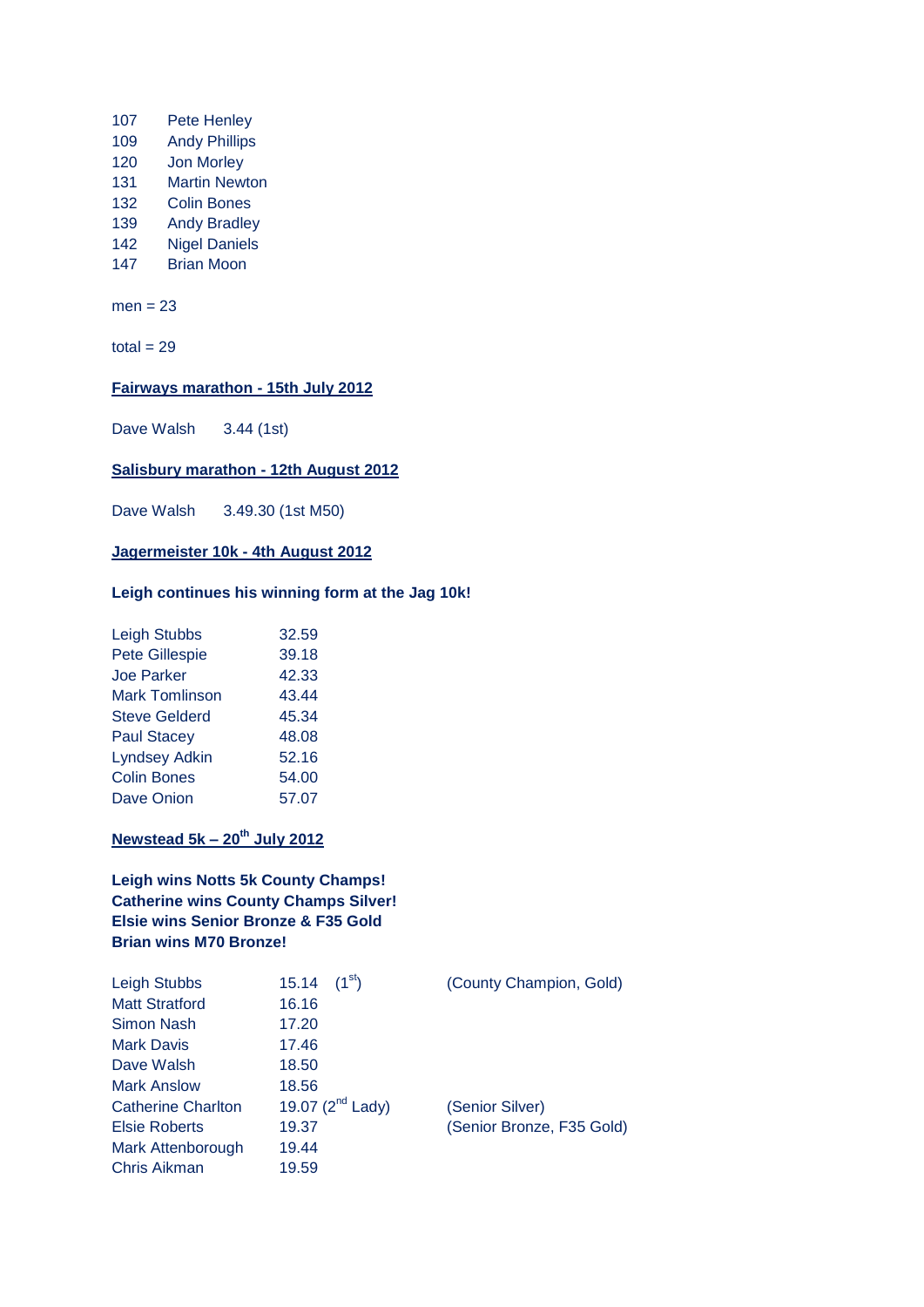| Chris Jones        | 20.40 |              |
|--------------------|-------|--------------|
| Alex Eustace       | 20.42 |              |
| <b>Stan Pascoe</b> | 20.56 |              |
| <b>Nigel Clark</b> | 21.21 |              |
| <b>Jo Stocks</b>   | 21.49 |              |
| Jordan Webster     | 22.21 |              |
| Gareth Johnson     | 22.55 |              |
| Michelle Flint     | 25.40 |              |
| Mick Jones         | 25.47 |              |
| <b>Brian Moon</b>  | 26.27 | (M70 Bronze) |
| Dave Onion         | 26.57 |              |
| Kathryn Walsh      | 27.17 |              |

## **Notts Road Race 4, Worksop, 5m - 11th July 2012**

## **Leigh wins and 3rd lady for Catherine at Clumber!**

- Catherine Charlton
- Elsie Roberts
- Helen Flint
- Sarah Profitt
- Bev Barnes
- Ann-Marie Fretwell
- Ruth Wood
- Jo Fitzpatrick
- Wendy Lawson
- Kate Maltby
- Michelle Flint
- Rebecca Drake

Ladies total  $= 12$ 

- Leigh Stubbs
- Matt Stratford
- Andy Wetherill
- Paul Newton
- Simon Nash
- Julian Richardson
- Mark Davis
- Clive Greyson
- Dave Walsh
- Mark Tomlinson
- Mark Attenborough
- James Butler
- Paul Stacey
- Mark Widdowson
- Matthew Fisher
- Steve Gelderd
- Alex Eustace
- Carl Davey
- Graham Webster
- Kevin Squires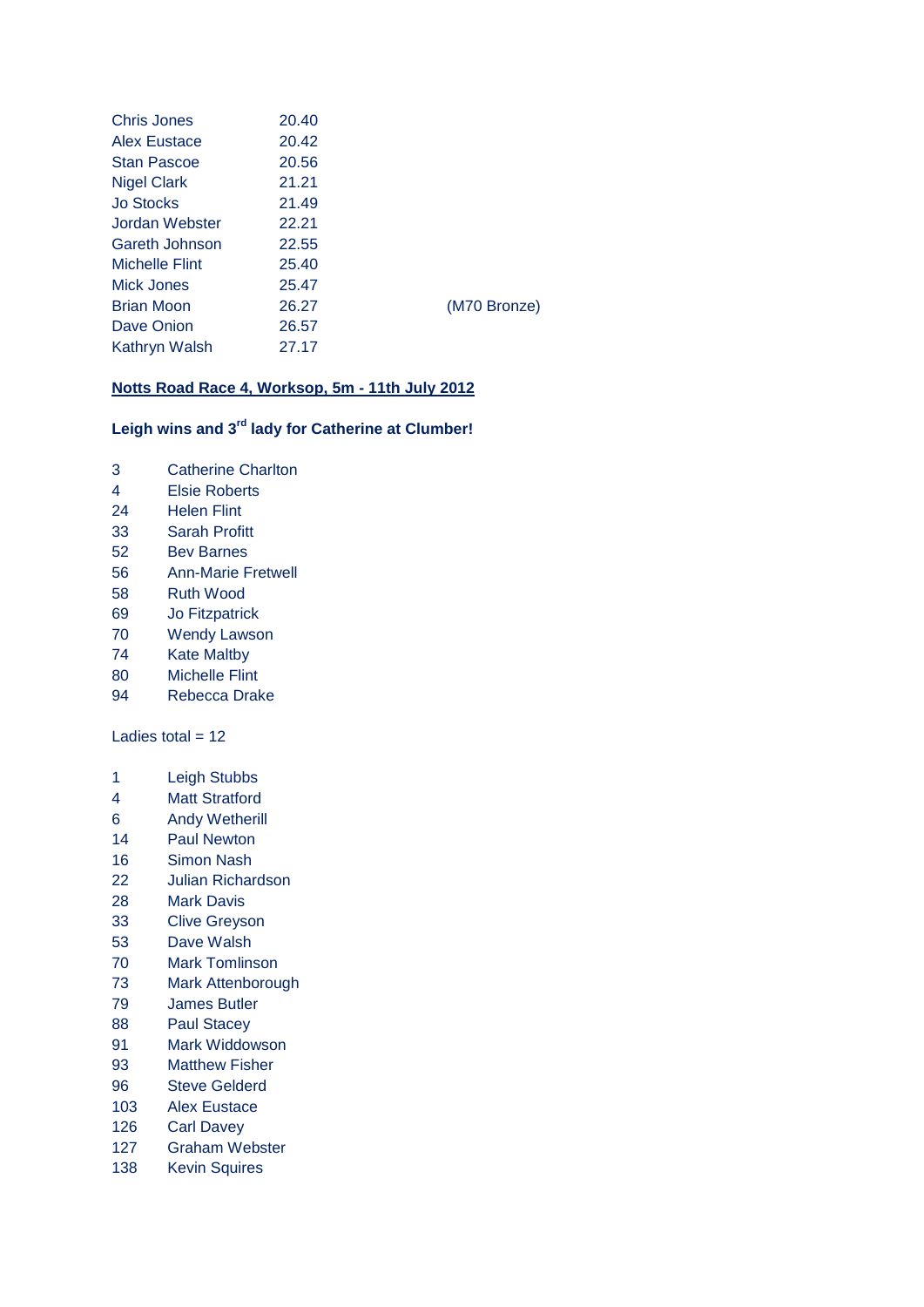- 144 Pete Scoffings
- 150 Andy Bryne 154 Arthur Hancock
- 158 Colin Bones
- 
- 164 Mike Monks
- 172 Nigel Daniels 175 Andy Bradley
- 179 Brian Moon

Men total  $= 28$ 

Total =  $40$ 

## **Heritage, Rushcliffe, 4m – 3 rd July 2012**

| <b>Matt Stratford</b> | 22.05 | (3 <sup>rd</sup> ) |
|-----------------------|-------|--------------------|
| Simon Nash            | 23.32 | $(2^{nd} M40)$     |
| Neil Rossin           | 23.34 |                    |
| Dave Walsh            | 25.42 |                    |
| Catherine Charlton    | 26.20 |                    |
| <b>Mark Tomlinson</b> | 26.59 |                    |
| <b>Steve Gelderd</b>  | 27.55 |                    |
| <b>Paul Stacey</b>    | 28.09 |                    |
| Mark Widdowson        | 28.24 |                    |
| Gordon Marshall       | 28.54 |                    |
| <b>Nigel Clark</b>    | 29.31 |                    |
| <b>Andy Phillips</b>  | 29.37 |                    |
| Michelle Butler       | 29.48 |                    |
| Sarah Proffitt        | 30.04 |                    |
| <b>Jo Stocks</b>      | 30.14 |                    |
| Alex Eustace          | 30.43 |                    |
| <b>Andy Bryne</b>     | 31.39 |                    |
| <b>Michelle Flint</b> | 34.31 |                    |
| <b>Brian Moon</b>     | 36.43 |                    |
| <b>Wendy Lawson</b>   | 38.50 |                    |

## **Heritage, Colwick, 5m – 5 th July 2012**

**Redhill's Men (Matt, Simon & Neil) win Heritage series! Redhills Ladies (Catherine, Sarah & Michelle) are 3rd! Matt is 2nd overall & Catherine 3rd! Simon 1st M40, Dave W 2nd M50 & Andy B 2nd M60**

| <b>Matt Stratford</b>     | 27.55 | $(2^{nd)}$                  |
|---------------------------|-------|-----------------------------|
| <b>Simon Nash</b>         |       | 29.19 (1 <sup>st</sup> M40) |
| <b>Neil Rossin</b>        | 29.35 |                             |
| Dave Walsh                | 31.34 | $(2^{nd}$ M50)              |
| <b>Catherine Charlton</b> |       | 32.58 $(3rd$ Lady)          |
| <b>Mark Tomlinson</b>     | 33.31 |                             |
| <b>Steve Gelderd</b>      | 34.54 |                             |
| <b>Paul Stacey</b>        | 36.01 |                             |
| <b>Andy Phillips</b>      | 36.37 |                             |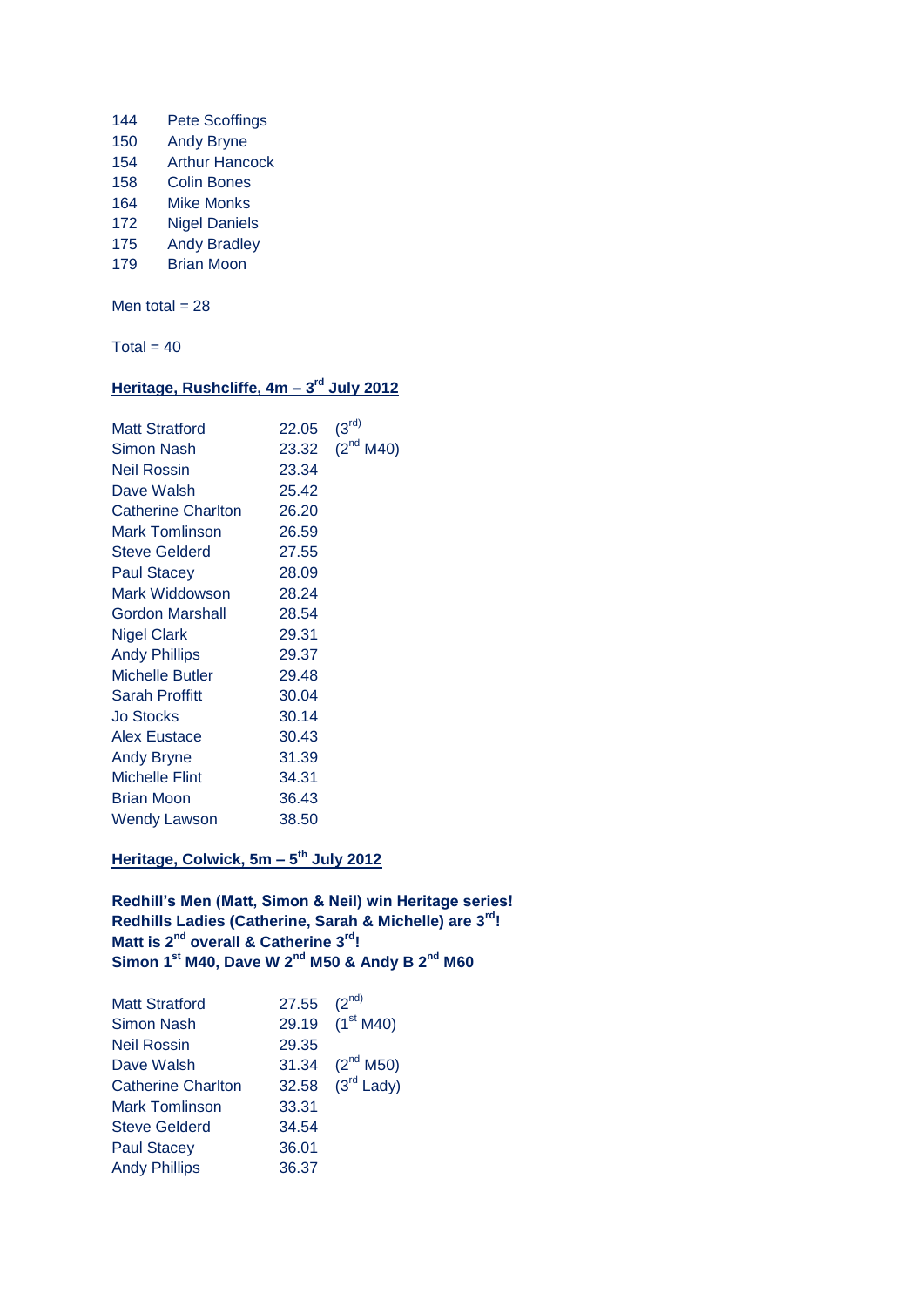| Gordon Marshall        | 37.13 |
|------------------------|-------|
|                        |       |
| <b>Sarah Proffitt</b>  | 37.16 |
| <b>Michelle Butler</b> | 37.27 |
| <b>Jo Stocks</b>       | 37.31 |
| <b>Alex Eustace</b>    | 37.36 |
| <b>Nigel Clark</b>     | 38.03 |
| <b>Andy Bryne</b>      | 39.36 |
| <b>Colin Bones</b>     | 41.20 |
| <b>Michelle Flint</b>  | 44.07 |
| <b>Brian Moon</b>      | 45.55 |
| <b>Wendy Lawson</b>    | 48.32 |
| Julie Webster          | 51.03 |
| Mark Webster           | 51.04 |

## **Notfast 10k – 8th July 2012**

## **Leigh wins Notfast 10k!**

| Leigh Stubbs          | 32.37 $(1st)$ |
|-----------------------|---------------|
| Matt Stratford        | 34.43         |
| Simon Nash            | 37.30         |
| Mark Davis            | 38.47         |
| Dave Walsh            | 39.24         |
| <b>Paul Stacey</b>    | 44.51         |
| Mark Tomlinson        | 46.08         |
| <b>Jo Stocks</b>      | 47.27         |
| <b>Craig Cameron</b>  | 49.57         |
| <b>Arthur Hancock</b> | 50.20         |
| <b>Ruth Wood</b>      | 50.26         |
| Kathryn Walsh         | 59.43         |
|                       |               |

## **Grimsthorpe ½ m – 15th July 2012**

## **Matt wins at Grimsthorpe!**

| <b>Matt Stratford</b> | 1.17.23 $(1st)$ |
|-----------------------|-----------------|
| <b>Graham Webster</b> | 1.45.13         |

## **Notts 5m – 18th July 2012**

## **1 st Vet for Elsie on the Trent Embankment!**

Elsie Roberts

## **BMAF Track & Field Champs, Derby - 21st/22nd July 2012**

## 1500m (M50)

Andy Wetherill  $4.30.32 (5<sup>th</sup>)$ 

## 5000m (M50)